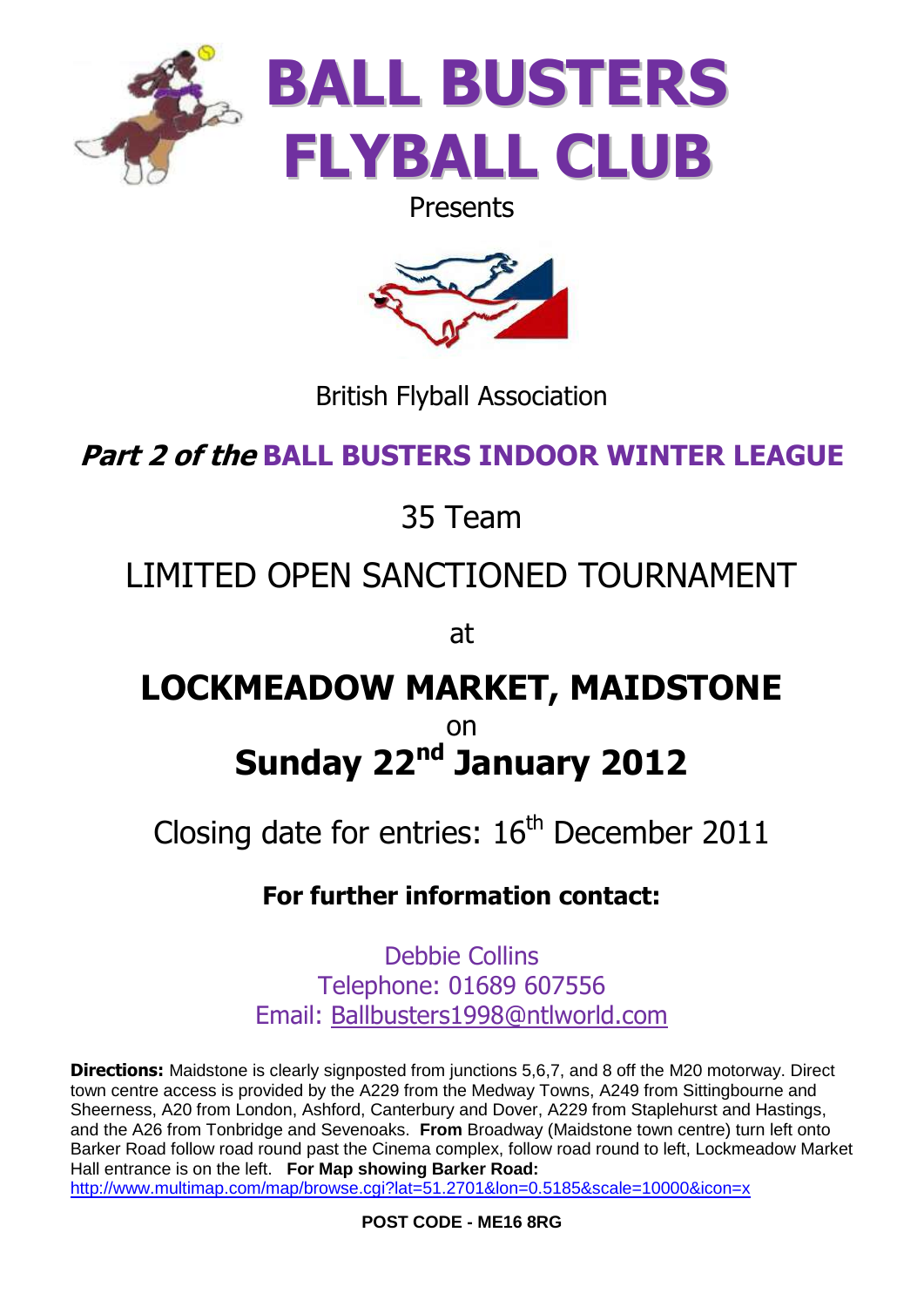

### **BALL BUSTERS INDOOR WINTER LEAGUE 2011/12**

When you enter our Indoor Tournaments at Maidstone in November 2011, January and February 2012, your teams will automatically qualify for inclusion in our Indoor Winter League. The League will run concurrently alongside the sanctioned tournaments.

There will be 2 'Ball Busters Indoor Winter League' Cups awarded at the end of the February 2012 Tournament.

- The **Ball Busters Indoor Winter League Cup** will be awarded to the team accumulating the most points over the 3 Tournaments. **NOTE:** in the event of a tie on points at the Winter League Final in February, the team with the most Tournament wins over the three Winter League Tournaments (November 2011, January 2012 & February 2012) will be declared the Winner of the Ball Busters Indoor Winter League Cup.
- The *Ball Busters Indoor Winter League* **'Cokey' Special Award Cup** will be awarded to the team who beat their seed time by the biggest margin over the 3 Tournaments.

Our hope is that this way ALL teams will have a chance of winning a Ball Busters Indoor Winter League Cup.

Teams will be awarded points for the **Ball Busters Indoor Winter League Cup** as follows:

> Each team will receive 1 point just for entering each Tournament

36 points will be awarded for 1<sup>st</sup> Place in Div 1 35 points will be awarded for  $2<sup>nd</sup>$  Place in Div 1 And so on with 32 points being awarded for  $5<sup>th</sup>$  in Div 1

31 points will be awarded for  $1<sup>st</sup>$  Place in Div 2 30 points will be awarded for  $2^{nd}$  Place in Div 2 And so on with 27 points being awarded for  $5<sup>th</sup>$  in Div 2

26 points will be awarded for  $1<sup>st</sup>$  Place in Div 3 25 points will be awarded for  $2^{nd}$  Place in Div 3 And so on with 22 points being awarded for  $5<sup>th</sup>$  in Div 3

And so on for Divisions 4, 5 and 6 With 2 points being awarded for  $5<sup>th</sup>$  in Div 7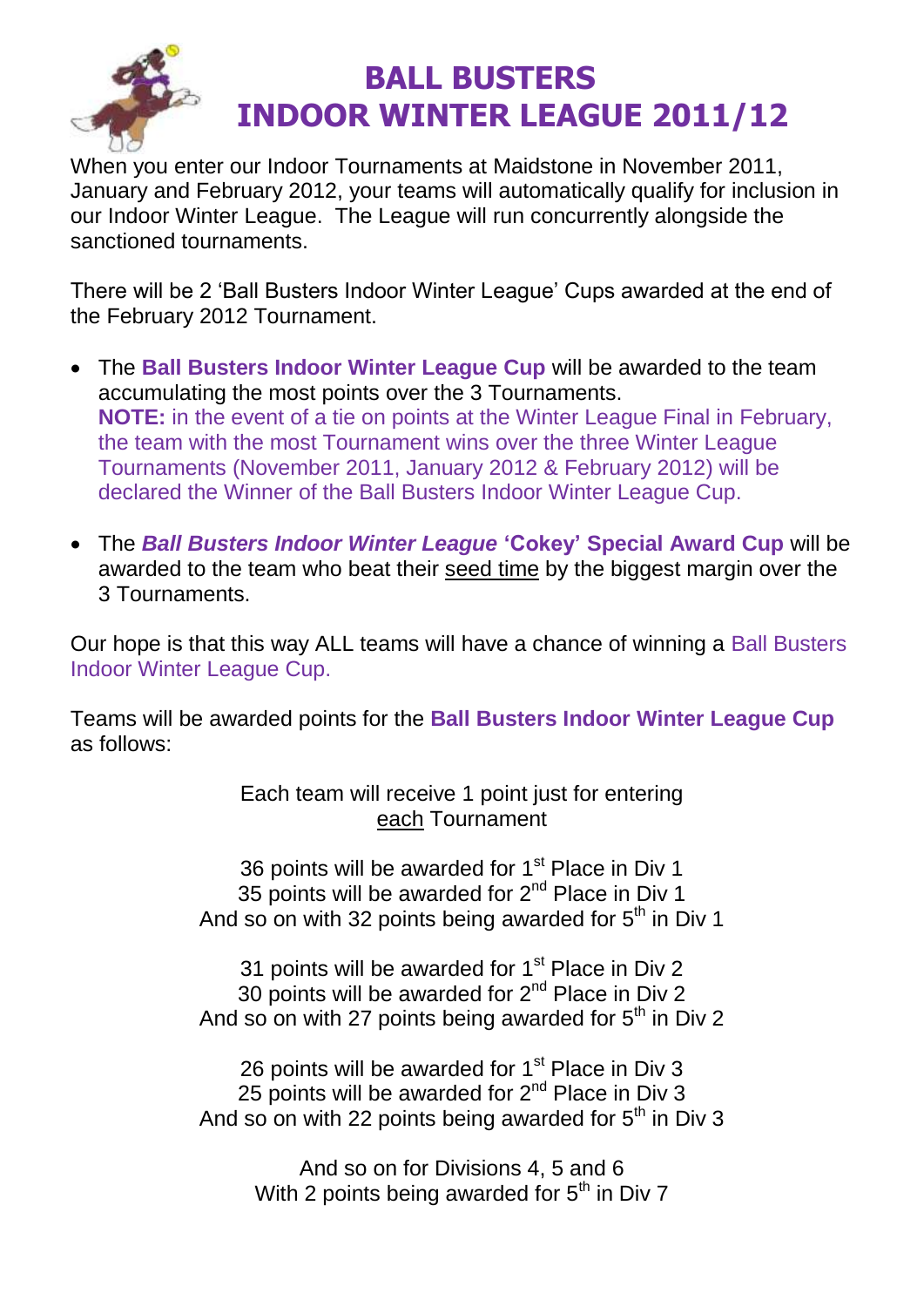

### **Part 2 of the BALL BUSTERS INDOOR WINTER LEAGUE**

#### Limited Open Sanctioned Tournament Lockmeadow Market, Maidstone Sunday 22<sup>nd</sup> January 2012 35 teams Closing date for entries: 16<sup>th</sup> December 2011

**Declared times must be submitted in writing (or email) at least 14 days before the tournament and must be at least one second slower than seed time (Rule 4.5). Team break out time is half a second faster than declared time (5.17(l)) Declared times faster than seed time are not subject to the Team break out rule. All times, seed or declared, except Div 1, are subject to the Division break-out rule.**

| <b>TEAM NAME</b> | <b>Team Number</b> |
|------------------|--------------------|
|                  |                    |
| 2                |                    |
| $\mathbf{3}$     |                    |
| 4                |                    |
| $5^{\circ}$      |                    |
| 6 <sup>°</sup>   |                    |
|                  |                    |

| <b>Team Captain:</b> |                   |
|----------------------|-------------------|
| <b>Address:</b>      |                   |
|                      | <b>Post Code:</b> |
| Telephone:           |                   |
| Email:               |                   |

Teams entered \_\_\_\_\_\_\_\_\_\_ at £35 per Team  $\overline{A}$  TOTAL ENCLOSED = £

**Please make cheques payable to Ball Busters Flyball Club Returns and Enquiries to: Debbie Collins 18 Wesley Close St. Pauls Cray Orpington Kent BR5 3HH TELEPHONE: 01689 607556 Email: [Ballbusters1998@ntlworld.com](mailto:Ballbusters1998@ntlworld.com) Please supply email address for running orders**